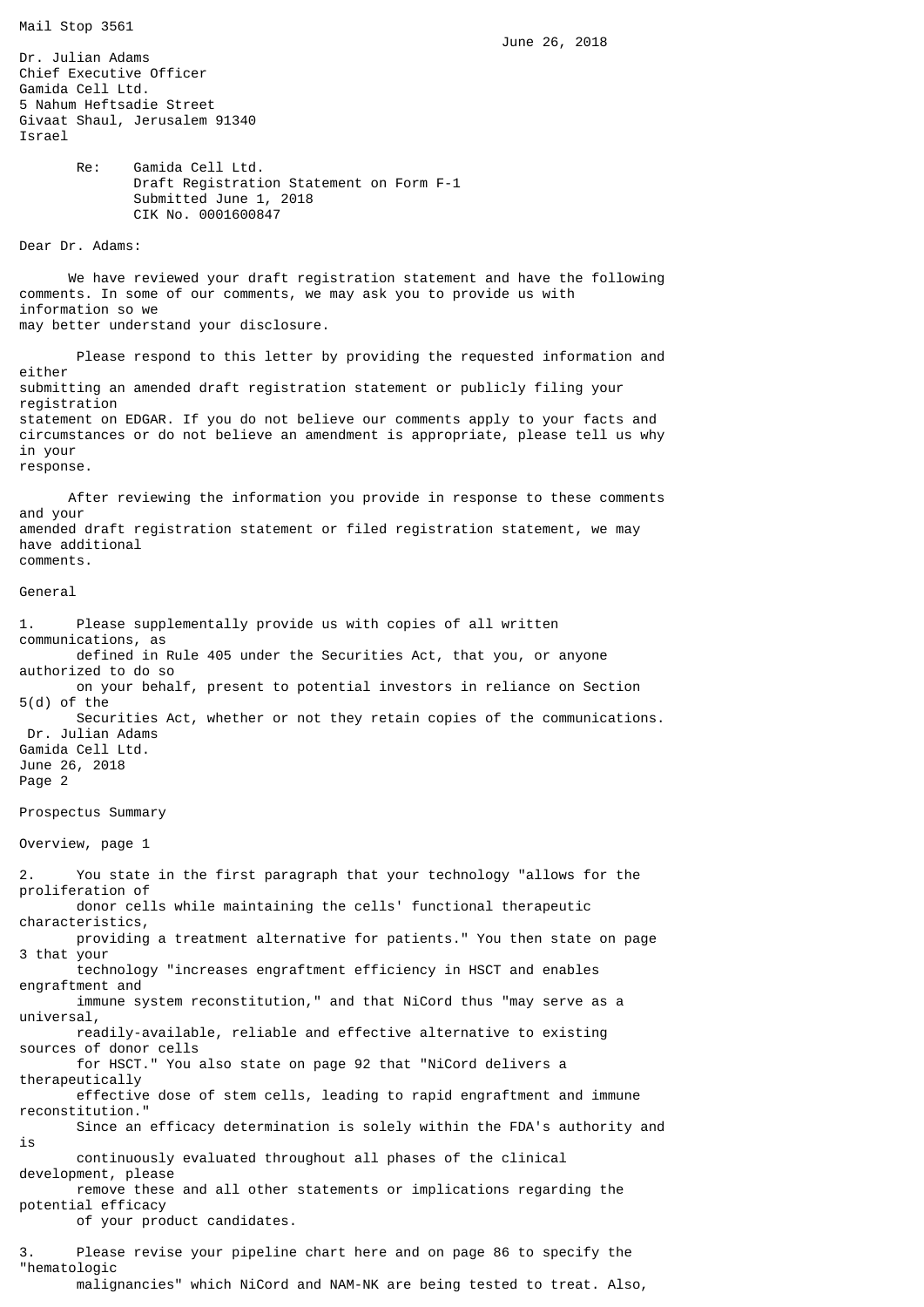given that NAM-NK is currently in a Phase 1 trial, please revise your pipeline charts to present Phase 1 and Phase 2 in separate columns or explain why you believe the current presentation is appropriate. NiCord as a Universal Stem Cell Graft for Allogeneic HSCT, page 3 4. Please revise to define the terms "neutrophil engraftment" and "platelet engraftment" as used within the context of your clinical trials. In doing so, please enhance these definitions to explain the "key indicators of clinical benefits" you discuss of "rapid engraftment and immune reconstitution." 5. Please revise to identify the sponsor of the completed Phase 1/2 clinical trials you describe here. Risk Factors Risks Related to our Reliance on Third Parties We rely on third parties to supply the raw materials  $\ldots$ , page 34 6. You state here that you "have a relationship with a single supplier, Miltenyi Biotec GmbH, for certain equipment (columns and beads) necessary to create [y]our product candidates." Please file your supply agreement with Miltenyi Biotech GmbH or tell Dr. Julian Adams Gamida Cell Ltd. June 26, 2018 Page 3 us why you do not believe you are required to do so. Refer to Item 601(b)(10)(ii)(B) of Regulation S-K. Use of Proceeds, page 66 7. Please expand your disclosure regarding the proceeds to be used for your product candidates to describe how far in the development process of each candidate you estimate the allocated proceeds from this offering will enable you to reach. Dilution, page 70 8. Reference is made to the last two bullet points on page 71. Please tell us your consideration of also disclosing that the tables and discussion exclude warrants to purchase ordinary shares upon the closing of this offering that are expected to remain outstanding at the consummation of this offering, Management's Discussion & Analysis Analysis of Results of Operations Comparison of the years ended December 31, 2017 and 2016, page 76 When you describe two or more reasons that contributed to a material change in a financial statement line item between periods, please quantify, to the extent practicable, the incremental impact of each individual reason on the overall change. For example, in your discussion of general and administrative expenses please quantify the impact of the decrease in share-based payment and the increase in salaries and professional services expenses. Please also provide an analysis of the underlying reasons for each significant change you identify.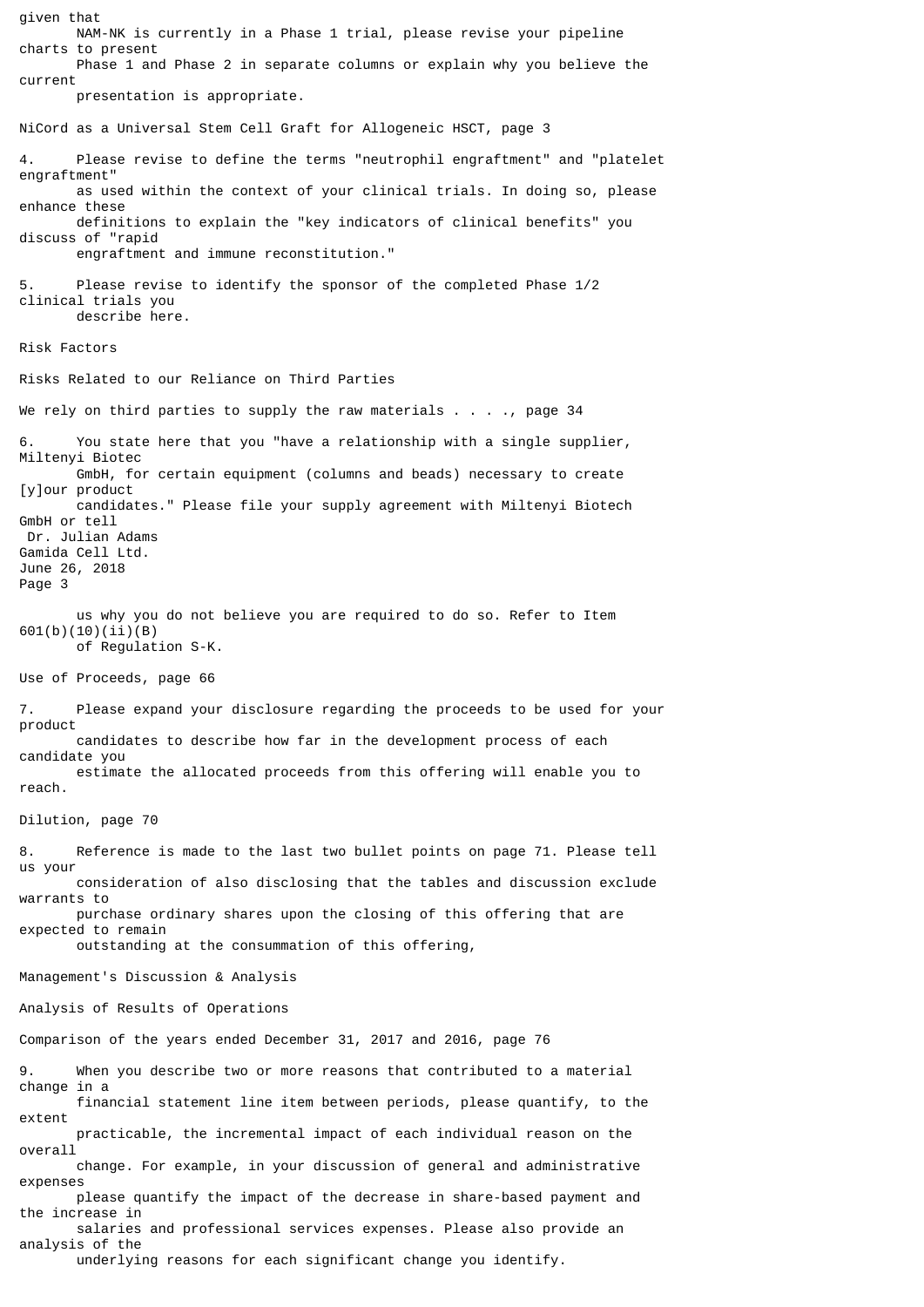Critical Accounting Policies and Estimates Share-Based Compensation, page 80 10. We note that you determined your ordinary share value as of December 31, 2017 using the Income Approach. Please disclose the nature of the material assumptions involved. For example, disclose that this method involves estimating future cash flows and discounting those cash flows at an appropriate rate. Please also disclose the extent to which the estimates are considered highly complex and subjective. 11. Once you have an estimated offering price or range, please explain to us how you determined the fair value of the ordinary shares underlying your equity issuances and Dr. Julian Adams Gamida Cell Ltd. June 26, 2018 Page 4 the reasons for any differences between recent valuations of your ordinary shares leading up to the IPO and the estimated offering price. Business, page 84 12. Tell us the basis for your statement "... a full match is not required for a successful transplant using cord blood." 13. For each of the clinical trials discussed in this section, please disclose the dosage administered to participants. In addition, if any serious adverse effects or events other than GvHD, infection, engraftment failures, or death were observed in these trials, please revise to describe their nature and prevalence. We note in that regard your related risk factor disclosure on page 22. NAM-Based Cell Expansion Technology, page 87 14. Please explain the significance of the p-values at the top of the charts on pages 89, 93, 94, and 97, and discuss how these values relate to the FDA's evidentiary standards of efficacy. NiCord is designed to Address the Limitations of HSCT, page 91 15. For the table on page 92, please provide support for your depiction of the donor source's ability to overcome the significant challenges you identify here. Also, the key you use does not appear to offer the reader a meaningful differentiation between "more favorable" and "less favorable;" if there is a reason for this, please explain why or revise to use a different depiction. NiCord for HSCT and Hematologic Malignancies NiCord: Phase 1/2 Clinical Trial Results, page 93 16. Explain your reference to myeloablative conditioning therapy and why it is relevant to your study. 17. We note your disclosure regarding additional endpoint data in the final paragraph of page 93. Please revise to include high grade acute and chronic GvHD rates and overall two-year survival rate in the historic controls. Please also specify the rate of sporadic engraftment failure in the test group and in the historic

controls. We note in that regard your disclosure on page 22 regarding "a low level of